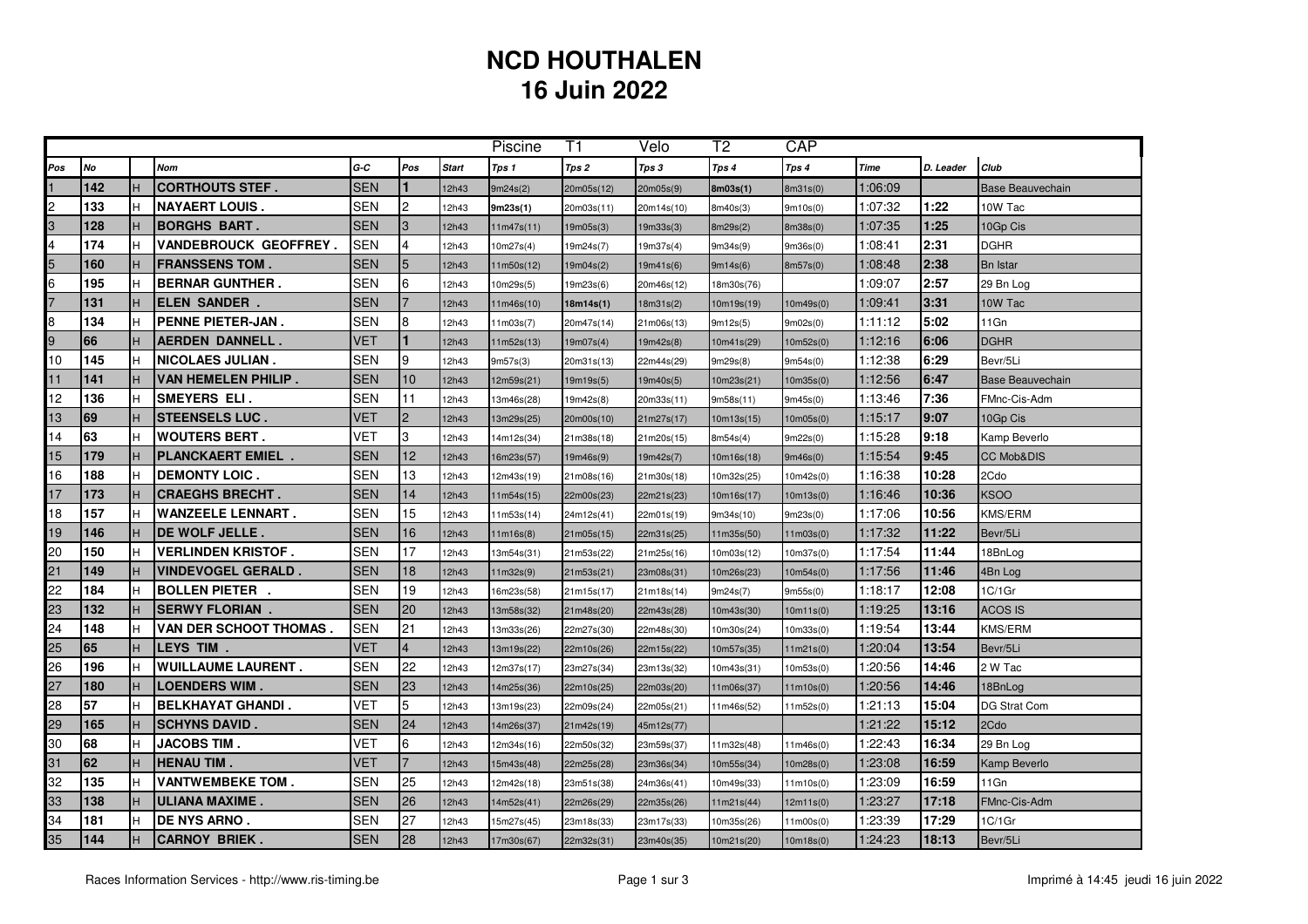|                                    | 60  | IH. | <b>LIMBOURG YVES.</b>           | <b>VET</b> | 8               | 12h43 | 15m03s(42) | 22m18s(27) | 22m41s(27) | 12m37s(60) | 12m36s(0)            | 1:25:17 | 19:08 | Comdt Mil Prov Lux      |
|------------------------------------|-----|-----|---------------------------------|------------|-----------------|-------|------------|------------|------------|------------|----------------------|---------|-------|-------------------------|
| $\frac{36}{37}$                    | 83  | H   | <b>DUVIGNEAUD NATHALIE.</b>     | <b>DAM</b> | $\blacksquare$  | 12h43 | 13m27s(24) | 25m39s(52) | 26m03s(51) | 10m14s(16) | 10m39s(0)            | 1:26:04 | 19:55 | 14Bn Med                |
| 38                                 | 162 | H   | THYS TUUR.                      | <b>SEN</b> | 29              | 12h43 | 14m41s(39) | 24m53s(44) | 26m01s(50) | 10m24s(22) | 10m18s(0)            | 1:26:20 | 20:10 | Bn Istar                |
| 39<br>40<br>41                     | 137 | H.  | <b>LECOMTE AURIAN.</b>          | <b>SEN</b> | 30              | 12h43 | 17m03s(62) | 24m10s(40) | 23m57s(36) | 10m36s(27) | 10m54s(0)            | 1:26:42 | 20:33 | FMnc-Cis-Adm            |
|                                    | 124 | H   | <b>BARTHOLOMÉ JUAN.</b>         | SEN        | 31              | 12h43 | 14m15s(35) | 24m33s(43) | 26m35s(55) | 11m06s(38) | 1m07s(0)             | 1:27:38 | 21:28 | Base Beauvechain        |
|                                    | 152 | H   | <b>DHAENENS JOACHIM.</b>        | <b>SEN</b> | 32              | 12h43 | 13m53s(30) | 24m57s(45) | 25m21s(44) | 11m11s(42) | 2m17s(0)             | 1:27:40 | 21:30 | <b>CC Land Dept Gn</b>  |
| 42                                 | 185 | H   | <b>DENISSEN JORG .</b>          | <b>SEN</b> | 33              | 12h43 | 15m12s(43) | 23m51s(39) | 25m17s(43) | 11m29s(47) | 11m57s(0)            | 1:27:48 | 21:38 | 1C/1Gr                  |
| $\frac{43}{44}$<br>$\frac{45}{46}$ | 166 | H.  | <b>PEIGNOIS BASILE.</b>         | <b>SEN</b> | 34              | 12h43 | 17m43s(70) | 23m46s(37) | 24m31s(39) | 10m47s(32) | 1 <sub>m30s(0)</sub> | 1:28:18 | 22:09 | 2Cdo                    |
|                                    | 168 | H   | <b>SIMON BRIEUC.</b>            | SEN        | 35              | 12h43 | 4m42s(40)  | 25m06s(46) | 25m54s(49) | 11m10s(41) | 11m41s(0)            | 1:28:35 | 22:25 | 2Cdo                    |
|                                    | 82  | H   | <b>VAN INGELGEM NELE .</b>      | <b>DAM</b> | $2^{\circ}$     | 12h43 | 13m47s(29) | 23m45s(36) | 25m41s(47) | 12m50s(63) | 13m30s(0)            | 1:29:35 | 23:25 | FMnc-Cis-Adm            |
|                                    | 186 | H   | <b>CHAUVAU NJORD.</b>           | SEN        | 36              | 12h43 | 15m56s(51) | 25m20s(49) | 24m36s(40) | 11m43s(51) | 12m18s(0)            | 1:29:54 | 23:45 | 1C/1Gr                  |
| 47                                 | 126 | H   | <b>IMAUSSEN NICK.</b>           | <b>SEN</b> | 37              | 12h43 | 15m36s(47) | 25m37s(50) | 26m19s(53) | 11m15s(43) | 1m09s(0)             | 1:29:58 | 23:48 | <b>Base Beauvechain</b> |
| 48                                 | 169 | H   | <b>DROPSY ANTOINE.</b>          | <b>SEN</b> | 38              | 12h43 | 16m40s(59) | 25m15s(48) | 25m43s(48) | 11m32s(49) | 11m31s(0)            | 1:30:43 | 24:33 | 2Cdo                    |
| 49                                 | 151 | H   | <b>BOQUET JONATHAN .</b>        | <b>SEN</b> | 39              | 12h43 | 12m50s(20) | 34m48s(74) | 22m23s(24) | 10m10s(14) | 10m33s(0)            | 1:30:45 | 24:36 | CC Land Dept Gn         |
| 50                                 | 140 | H.  | <b>AMOURETTE LOIC.</b>          | SEN        | 40              | 12h43 | 17m21s(66) | 26m30s(56) | 25m26s(45) | 11m23s(45) | 1m16s(0)             | 1:31:59 | 25:50 | FMnc-Cis-Adm            |
| $\frac{51}{52}$                    | 167 | H.  | <b>VAN DURME CYRIL .</b>        | <b>SEN</b> | 41              | 12h43 | 17m43s(71) | 26m22s(54) | 25m37s(46) | 10m59s(36) | 11m24s(0)            | 1:32:06 | 25:56 | 2Cdo                    |
|                                    | 127 | H   | <b>VANDEN EYNDE BIRGEN.</b>     | <b>SEN</b> | 42              | 12h43 | 13m41s(27) | 23m38s(35) | 30m22s(67) | 13m28s(67) | 12m11s(0)            | 1:33:23 | 27:13 | <b>CBOS Noord</b>       |
|                                    | 177 | H   | <b>ROBBERECHTS SIEBE.</b>       | <b>SEN</b> | 43              | 12h43 | 19m56s(79) | 24m28s(42) | 24m27s(38) | 12m35s(58) | 12m26s(0)            | 1:33:54 | 27:44 | 14Bn Med                |
|                                    | 143 | H   | <b>DEKOSTER REGGIE.</b>         | SEN        | 44              | 12h43 | 17m16s(65) | 26m26s(55) | 25m10s(42) | 12m23s(57) | 2m38s(0)             | 1:33:55 | 27:46 | Bevr/5Li                |
| 53<br>54<br>55                     | 182 | H.  | <b>DELAFONTAINE DYLAN.</b>      | <b>SEN</b> | 45              | 12h43 | 15m54s(49) | 28m03s(60) | 26m25s(54) | 11m48s(53) | 11m50s(0)            | 1:34:01 | 27:51 | 1C/1Gr                  |
| 56                                 | 154 | H   | <b>EBEN THIBAULD.</b>           | SEN        | 46              | 12h43 | 15m33s(46) | 26m19s(53) | 27m19s(58) | 12m35s(59) | 12m46s(0)            | 1:34:34 | 28:25 | CC Land Dept Gn         |
| 57                                 | 175 | H.  | <b>GROBLER ENCO.</b>            | <b>SEN</b> | 47              | 12h43 | 18m36s(74) | 27m02s(57) | 26m14s(52) | 11m09s(40) | 2m19s(0)             | 1:35:22 | 29:12 | 14Bn Med                |
|                                    | 171 | H   | VAN HEE THIBAUT.                | SEN        | 48              | 12h43 | 17m02s(61) | 28m56s(66) | 26m55s(56) | 11m28s(46) | 11m21s(0)            | 1:35:44 | 29:35 | 2Cdo                    |
| 58<br>59                           | 64  | H   | SCHABALIE STIJN.                | <b>VET</b> | 9 <sup>°</sup>  | 12h43 | 14m12s(33) | 25m38s(51) | 27m37s(59) | 14m55s(72) | 15m27s(0)            | 1:37:51 | 31:41 | 14Bn Med                |
| 60                                 | 156 | H   | <b>VAN ACKERE GERMAIN.</b>      | SEN        | 49              | 12h43 | 17m43s(72) | 27m05s(58) | 27m16s(57) | 12m59s(65) | 12m46s(0)            | 1:37:51 | 31:41 | CC Land Dept Gn         |
| 61                                 | 153 | H   | <b>DUBUISSON ADRIEN.</b>        | <b>SEN</b> | 50              | 12h43 | 16m13s(55) | 28m55s(65) | 28m44s(62) | 12m14s(55) | 12m52s(0)            | 1:39:00 | 32:50 | CC Land Dept Gn         |
| 62                                 | 87  | H   | <b>BREULS DE TIECKEN MAITÉ.</b> | <b>DAM</b> | 3               | 12h43 | 16m47s(60) | 28m25s(63) | 28m59s(63) | 12m21s(56) | 13m01s(0)            | 1:39:34 | 33:24 | CC Land Dept Gn         |
| 63                                 | 190 | H.  | <b>VANDEVELDE JARNO .</b>       | <b>SEN</b> | 51              | 12h43 | 18m38s(75) | 27m47s(59) | 27m58s(60) | 12m38s(61) | 13m56s(0)            | 1:40:58 | 34:48 | 1C/1Gr                  |
| 64                                 | 192 | H   | <b>PODEVAIN FLORIAN.</b>        | <b>SEN</b> | 52              | 12h43 | 5m56s(50)  | 28m19s(62) | 29m56s(66) | 15m27s(74) | 4m48s(0)             | 1:44:27 | 38:17 | 4Bn Gn                  |
| $\frac{65}{66}$                    | 86  | H   | <b>DE ROOZE STEFFI.</b>         | <b>DAM</b> | $\overline{4}$  | 12h43 | 16m12s(54) | 29m45s(68) | 30m27s(68) | 14m16s(70) | 13m47s(0)            | 1:44:28 | 38:18 | 18BnLog                 |
|                                    | 194 | H   | <b>ISANZOT VIVIEN .</b>         | <b>SEN</b> | 53              | 12h43 | 17m32s(68) | 29m19s(67) | 33m11s(71) | 12m11s(54) | 3m36s(0)             | 1:45:51 | 39:41 | 4Bn Gn                  |
| $\frac{67}{68}$                    | 84  | H.  | <b>DERIEMAKER TATJANA .</b>     | <b>DAM</b> | $5\overline{)}$ | 12h43 | 16m03s(52) | 28m08s(61) | 29m26s(65) | 15m51s(75) | 6m28s(0)             | 1:45:58 | 39:48 | KMS/ERM                 |
|                                    | 187 | H.  | <b>MENU BERWOUT.</b>            | SEN        | 54              | 12h43 | 9m33s(78)  | 28m54s(64) | 28m18s(61) | 15m13s(73) | 4m11s(0)             | 1:46:12 | 40:02 | 1C/1Gr                  |
| 69                                 | 191 | H   | <b>GOOSSENS FRANK .</b>         | <b>SEN</b> | 55              | 12h43 | 17m35s(69) | 31m38s(71) | 31m29s(69) | 12m49s(62) | 12m40s(0)            | 1:46:13 | 40:03 | 1C/1Gr                  |
| 70                                 | 176 | H   | VANKERCKHOVEN JORDAN.           | <b>SEN</b> | 56              | 12h43 | 19m24s(77) | 30m54s(69) | 29m20s(64) | 13m27s(66) | 4m07s(0)             | 1:47:14 | 41:04 | 14Bn Med                |
| $\overline{71}$                    | 80  | H   | <b>DREESEN JILL.</b>            | <b>DAM</b> | 6               | 12h43 | 17m16s(64) | 36m48s(76) | 31m39s(70) | 10m39s(28) | 1m29s(0)             | 1:47:54 | 41:44 | 10W Tac                 |
| 72                                 | 123 | H   | <b>LEMMENS FILIP .</b>          | SEN        | 57              | 12h43 | 19m18s(76) | 34m30s(73) | 37m30s(75) | 22m02s(77) |                      | 1:53:22 | 47:12 | Bn Istar                |
| 73                                 | 170 | Н.  | <b>MEULEMANS LUCAS.</b>         | <b>SEN</b> | 58              | 12h43 | 16m17s(56) | 25m12s(47) | 47m09s(78) | 12m57s(64) | 2m46s(0)             | 1:54:24 | 48:14 | 2Cdo                    |
| 74                                 | 155 | H   | <b>RENIER ARVIN.</b>            | SEN        | 59              | 12h43 | 18m03s(73) | 31m31s(70) | 33m43s(72) | 14m45s(71) | 16m49s(0)            | 1:54:53 | 48:43 | CC Land Dept Gn         |
| 75                                 | 85  | H   | <b>DEKOCK INES.</b>             | <b>DAM</b> | $\overline{7}$  | 12h43 | 16m04s(53) | 35m48s(75) | 36m29s(74) | 13m34s(68) | 14m33s(0)            | 1:56:31 | 50:21 | KMS/ERM                 |
| 76                                 | 183 | H   | <b>BLIJKERS TIBO .</b>          | SEN        | 60              | 12h43 | 15m26s(44) | 39m06s(77) | 43m00s(76) | 10m06s(13) | 11m01s(0)            | 1:58:42 | 52:32 | 1C/1Gr                  |
| 77                                 | 193 | H.  | <b>FACCHIN ALESSIO.</b>         | <b>SEN</b> | 61              | 12h43 | 23m58s(80) | 33m43s(72) | 36m02s(73) | 14m09s(69) | 14m23s(0)            | 2:02:16 | 56:06 | 4Bn Gn                  |